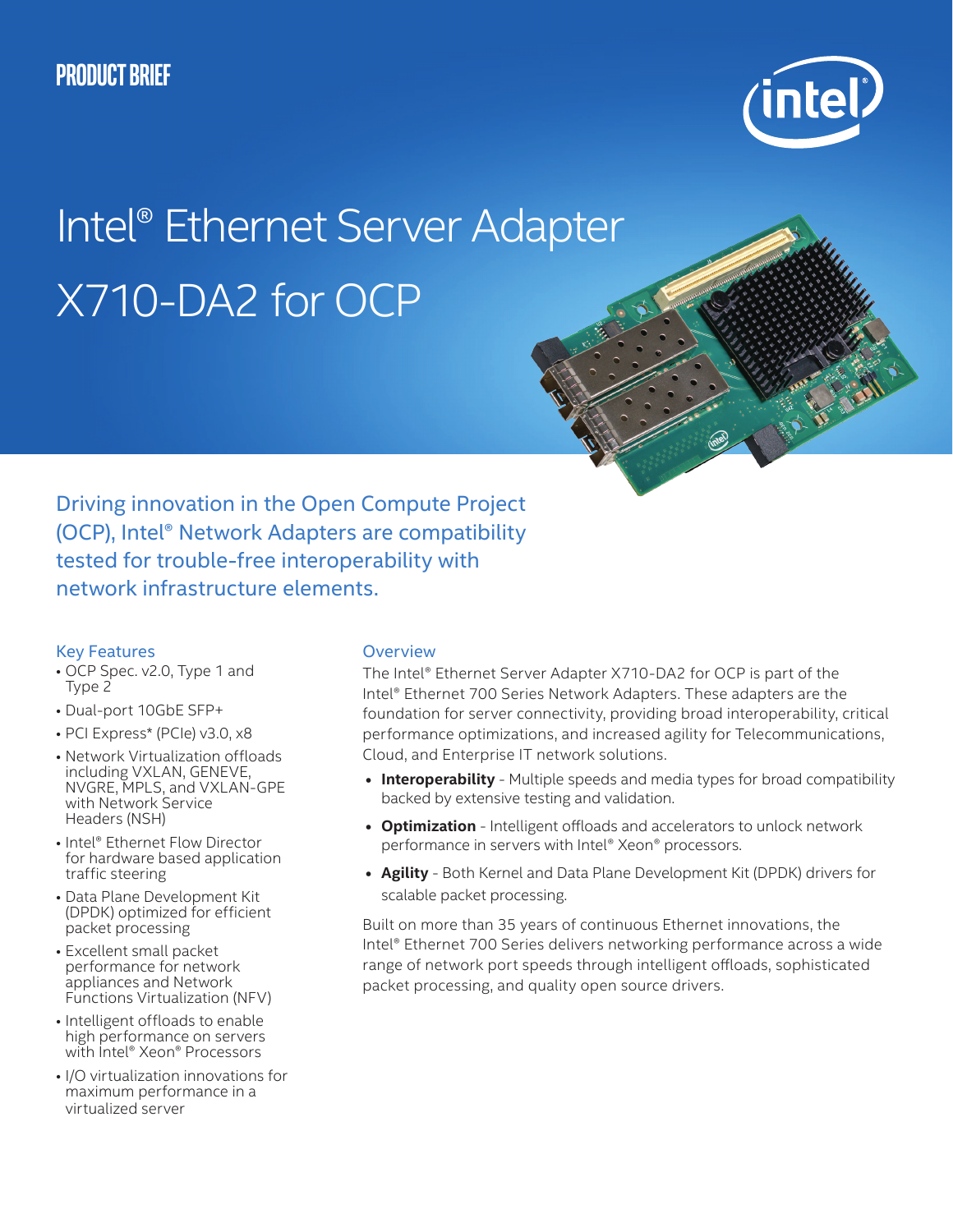All Intel® Ethernet 700 Series Network Adapters include these feature-rich technologies:

## Flexible and Scalable I/O for Virtualized Infrastructures

Intel® Virtualization Technology (Intel® VT), delivers outstanding I/O performance in virtualized server environments.

I/O bottlenecks are reduced through intelligent offloads such as Virtual Machine Device Queues (VMDq) and Flexible Port Partitioning, using SR-IOV with a common Virtual Function driver for networking traffic per Virtual Machine (VM), enabling near-native performance and VM scalability. Host-based features supported include:

**VMDq for Emulated Path:** VMDq, enables a hypervisor to represent a single network port as multiple network ports that can be assigned to the individual VMs. Traffic handling is offloaded to the network controller, delivering the benefits of port partitioning with little to no administrative overhead by the IT staff.

**SR-IOV for Direct Assignment:** Adapter-based isolation and switching for various virtual station instances enables optimal CPU usage in virtualized environments.

- Up to 128 VFs, each VF can support a unique and separate data path for I/O related functions within the PCI Express\* hierarchy.
- Use of SR-IOV with a networking device, for example, allows the bandwidth of a single port (function) to be partitioned into smaller slices that can be allocated to specific VMs or guests, via a standard interface.

**Intel® Ethernet Adaptive Virtual Function (Intel® Ethernet AVF):** A virtual function driver that eases SR-IOV hardware upgrades or changes, and preserves base mode functionality in hardware and software. Customers deploying mass-scale VMs or containers for their network infrastructure now have a common Virtual Function (VF) driver. This driver supports a Base Mode and advanced set of features on the Intel® Ethernet 700 Series.

# Enhanced Network Virtualization Overlays (NVO)

Network virtualization has changed the way networking is done in the data center, delivering accelerations across a wide range of tunneling methods.

VXLAN, GENEVE, NVGRE, MPLS, and VXLAN-GPE with NSH Offloads: These stateless offloads preserve application performance for overlay networks, and the network traffic can be distributed across CPU cores, increasing network throughput.

## Flexible Port Partitioning (FPP)

FPP leverages the PCI-SIG SR-IOV specification. Virtual controllers can be used by the Linux\* host directly and/ or assigned to virtual machines.

- Assign up to 63 Linux host processes or virtual machines per port to virtual functions.
- Control the partitioning of per port bandwidth across multiple dedicated network resources, ensuring balanced QoS by giving each assigned virtual controller equal access to the ports bandwidth.

Network administrators can also rate limit each of these services to control how much of the pipe is available to each process.

## Greater Intelligence and Performance for NFV

Dynamic Device Personalization (DDP) customizable packet filtering, along with enhanced Data Plane Development Kit (DPDK), support advanced packet forwarding and high efficient packet processing for both Cloud and Network Functions Virtualization (NFV) workloads.

- DDP enables a method to change the packet processing pipeline by applying a profile package to the Intel® Ethernet 700 Series Network Adapter at runtime—resulting in improvements in throughput, latency and reduced CPU loads.
- DPDK provides a programming framework for Intel<sup>®</sup> processors and enables faster development of highspeed data packet networking applications.

# Advanced Traffic Steering

Intel® Ethernet Flow Director (Intel® Ethernet FD) is an advanced traffic steering capability built into the adapter. It consists of a large number of flow affinity filters that direct receive packets by their flows to queues for classification, load balancing, and matching between flows and CPU cores.

Steering traffic into specific queues can eliminate context switching required within the CPU. As a result, Intel® Ethernet FD significantly increases the number of transactions per second and reduces latency for cloud applications like memcached.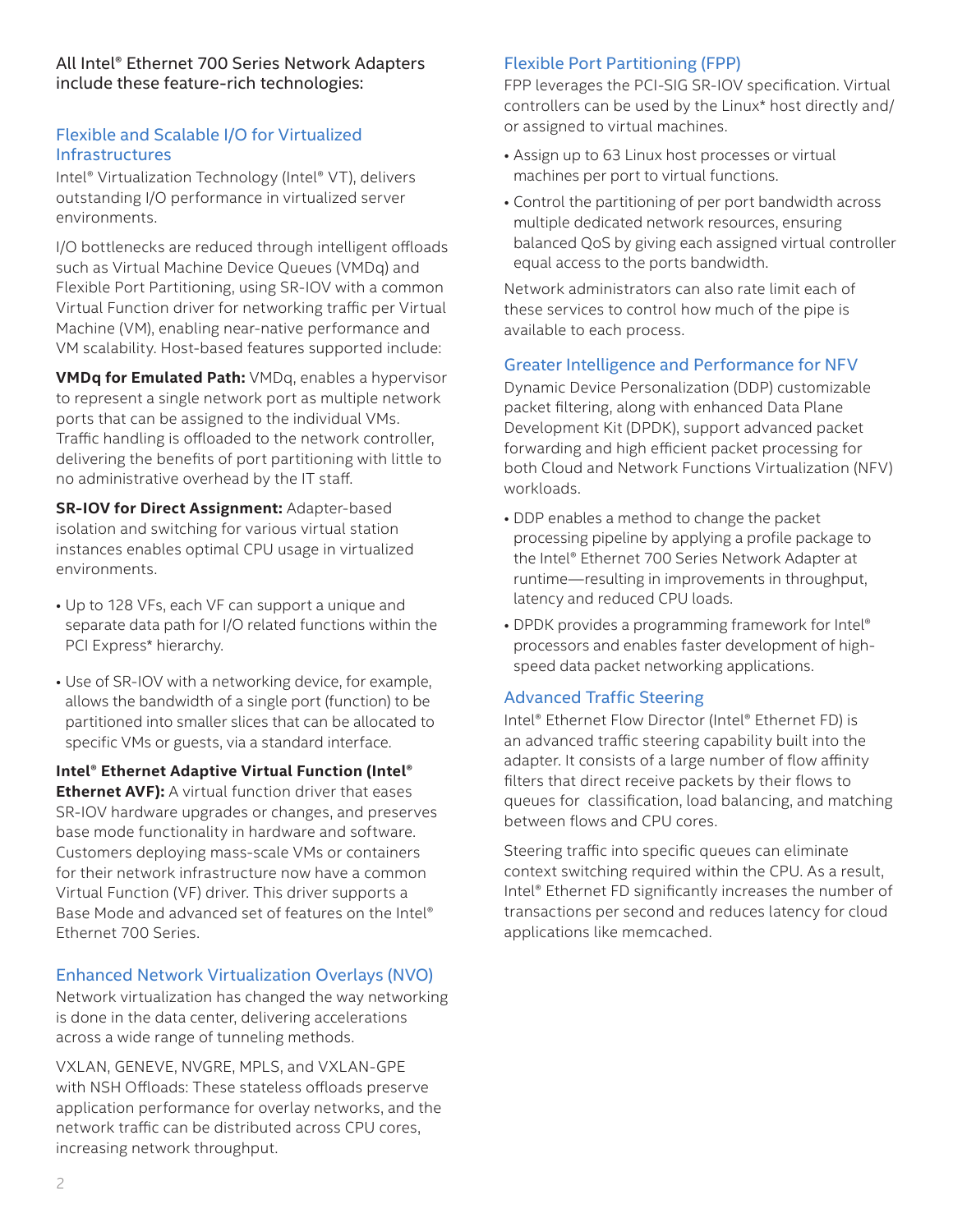| <b>FEATURES</b>                                                                                      | <b>DESCRIPTION</b>                                                                                                                                                                                                                                                                                                     |  |
|------------------------------------------------------------------------------------------------------|------------------------------------------------------------------------------------------------------------------------------------------------------------------------------------------------------------------------------------------------------------------------------------------------------------------------|--|
| <b>GENERAL</b>                                                                                       |                                                                                                                                                                                                                                                                                                                        |  |
| SFP+ Connectivity                                                                                    | • Supports SFP+ Direct Attach Copper Twinaxial or 10GBASE-SR physical media.                                                                                                                                                                                                                                           |  |
| Load balancing on multiple CPUs                                                                      | · Increases performance on multi-processor systems by efficiently balancing network loads across CPU core when<br>used with Receive-Side Scaling (RSS) from Microsoft* or scalable I/O on Linux*.                                                                                                                      |  |
| Support for most network operating systems                                                           | • Enables broad deployment for different applications.                                                                                                                                                                                                                                                                 |  |
| RoHS-compliant                                                                                       | . Complies with the European Union directive 2011/65/EU to reduce the use of hazardous materials.                                                                                                                                                                                                                      |  |
| Time Sync (IEEE 1588*, 802.1as)                                                                      | · Enables networked Ethernet equipment to synchronize internal clocks according to a network master clock;<br>endpoint can then acquire an accurate estimate of the master time by compensating for link latency.                                                                                                      |  |
| I/O FEATURES FOR MULTI-CORE PROCESSOR SERVERS                                                        |                                                                                                                                                                                                                                                                                                                        |  |
| Intel® Ethernet Flow Director<br>(Intel® Ethernet FD)                                                | • An advanced traffic steering capability increases the number of transactions per second and reduces latency for<br>cloud applications like Memcached.                                                                                                                                                                |  |
| MSI-X support                                                                                        | • Minimizes the overhead of interrupts.                                                                                                                                                                                                                                                                                |  |
|                                                                                                      | • Load-balancing of interrupt handling between multiple cores/CPUs.                                                                                                                                                                                                                                                    |  |
| Multiple Queues: 1,536 Tx and Rx queues                                                              | • Network packet handling without waiting for buffer overflow providing efficient packet prioritization.                                                                                                                                                                                                               |  |
| per device                                                                                           | • Actual number of queues will vary depending upon software implementation.                                                                                                                                                                                                                                            |  |
| Tx/Rx IP, SCTP, TCP, and UDP checksum offloading (IPv4, • Lower processor usage.                     |                                                                                                                                                                                                                                                                                                                        |  |
| IPv6) capabilities                                                                                   | . Checksum and segmentation capability extended to new standard packet type.                                                                                                                                                                                                                                           |  |
| <b>VIRTUALIZATION FEATURES</b>                                                                       |                                                                                                                                                                                                                                                                                                                        |  |
| Next-Generation VMDq                                                                                 | • Up to 256 maximum VMDq VMs supported.                                                                                                                                                                                                                                                                                |  |
|                                                                                                      | • Offloads the data-sorting based on MAC addresses and VLAN tags, functionality from the Hypervisor to the network<br>silicon, improving data throughput and CPU usage.                                                                                                                                                |  |
| PCI-SIG SR-IOV Implementation<br>(128 per device)                                                    | • Provides an implementation of the PCI-SIG standard for I/O Virtualization. The physical configuration of each port is<br>divided into multiple virtual ports. Each virtual port is assigned to an individual VM directly by bypassing the virtual<br>switch in the Hypervisor, resulting in near-native performance. |  |
|                                                                                                      | • Integrated with Intel® VT for Directed I/O (Intel® VT-d) to provide data protection between VMs by assigning separate<br>physical addresses in the memory to each VM.                                                                                                                                                |  |
|                                                                                                      | • 64/port for dual port.                                                                                                                                                                                                                                                                                               |  |
| Virtual Machine Load Balancing (VLMB)                                                                | • VMLB provides traffic load balancing (Tx and Rx) across VMs bound to the team interface, as well as fault tolerance<br>in the event of switch, port, cable, or adapter failure.                                                                                                                                      |  |
| Advanced Packet Filtering                                                                            | • 1536 exact matched packets (unicast or multicast).                                                                                                                                                                                                                                                                   |  |
|                                                                                                      | • 512 hash entries each for unicast and multicast.                                                                                                                                                                                                                                                                     |  |
|                                                                                                      | • Lower processor usage.                                                                                                                                                                                                                                                                                               |  |
|                                                                                                      | • Promiscuous (unicast and multicast) transfer mode support.                                                                                                                                                                                                                                                           |  |
|                                                                                                      | • Optional filtering of invalid frames.                                                                                                                                                                                                                                                                                |  |
| VLAN support with VLAN tag insertion, stripping and<br>packet filtering for up to 4096 VLAN tags     | • Ability to create multiple VLAN segments.                                                                                                                                                                                                                                                                            |  |
| VXLAN, NVGRE, GENEVE, VXLAN-GPE+NSH, MPLS                                                            | • Preserves application performance in network virtualized environments.                                                                                                                                                                                                                                               |  |
| <b>MANAGEABILITY FEATURES</b>                                                                        |                                                                                                                                                                                                                                                                                                                        |  |
| Preboot eXecution Environment (PXE) Support                                                          | • Enables system boot up via the LAN (32-bit and 64-bit).                                                                                                                                                                                                                                                              |  |
|                                                                                                      | • Flash interface for PXE image.                                                                                                                                                                                                                                                                                       |  |
| Unified Extensible Firmware Interface (UEFI)                                                         | · Enables new technologies during the pre-OS boot process and addresses legacy BIOS limitations on hardware.                                                                                                                                                                                                           |  |
| Simple Network Management Protocol (SNMP) and<br>Remote Network Monitoring (RMON) Statistic Counters | • Easy system monitoring with industry-standard consoles.                                                                                                                                                                                                                                                              |  |
| <b>iSCSI Boot</b>                                                                                    | · Enables system boot up via iSCSI.                                                                                                                                                                                                                                                                                    |  |
|                                                                                                      | · Provides additional network management capability.                                                                                                                                                                                                                                                                   |  |
| Watchdog Timer                                                                                       | Gives an indication to the manageability firmware or external devices that the controller or the software device<br>driver is not functioning.                                                                                                                                                                         |  |
|                                                                                                      |                                                                                                                                                                                                                                                                                                                        |  |

| <b>SPECIFICATIONS</b>                      |                                                                                                |
|--------------------------------------------|------------------------------------------------------------------------------------------------|
| <b>GENERAL</b>                             |                                                                                                |
| Connections                                | Dual SFP+ cages supporting Direct Attach Copper (DAC) Twinaxial cable and optical transceivers |
| Network Standard Physical Layer Interfaces | 10GBASE-SR and -LR optical transceivers<br>10GbE SFP+ DAC                                      |